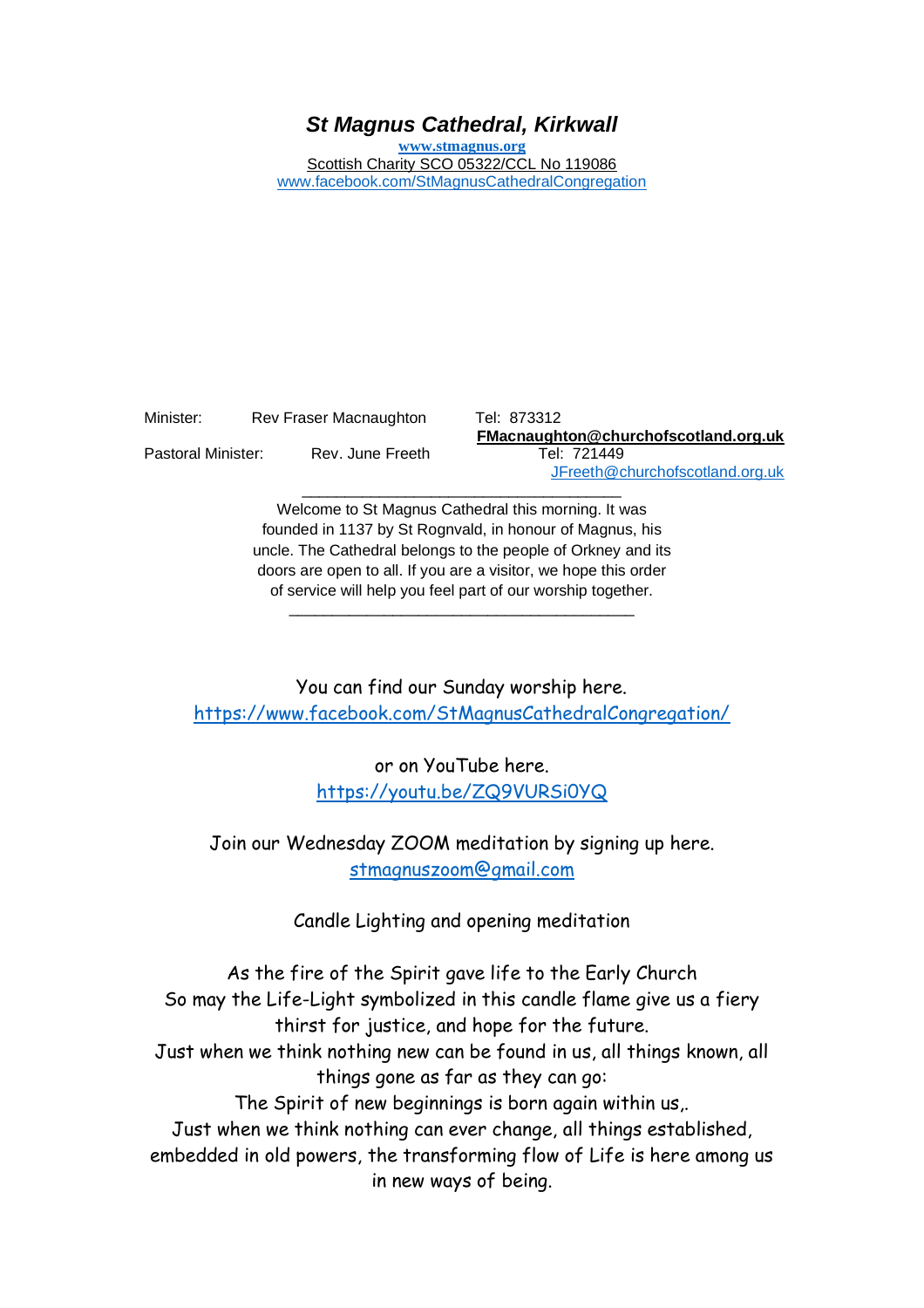Just when the cycles of death and life drag us down into nothingness, all things despairing, all things destroying— We rise in vivid life beyond our weak survivals, Spirit of victories over death. We give thanks for life!

## Reading from Acts chapter 2

When the day of Pentecost arrived, they all met in one room. Suddenly they heard what sounded like a violent, rushing wind from heaven; the noise filled the entire house in which they were sitting. Something appeared to them that seemed like tongues of fire; these separated and came to rest on the head of each one. They were all filled with the Holy Spirit and began to speak in other languages as she enabled them. Now there were devout people living in Jerusalem from every nation under heaven, and at this sound they all assembled. But they were bewildered to hear their native languages being spoken. They were amazed and astonished: "Surely all of these people speaking are Galileans! How does it happen that each of us hears these words in our native tongue? We hear them preaching, each in our own language, about the marvels of God!" All were amazed and disturbed. They asked each other, "What does this mean?" Then Peter stood up with the Eleven and addressed the crowd: "Women and men of Judea, and all you who live in Jerusalem!

Listen to what I have to say!

'In the days to come— it is our God who speaks— I will pour out my Spirit on all humankind.

Your daughters and sons will prophesy, your young people will see visions, and your elders will dream dreams. Even on the most insignificant of my people,

both women and men, I will pour out my Spirit in those days, and they will prophesy. And all who call upon the name of our God will be saved.'

Reflection Today is Pentecost Sunday. The day we see and hear about some of the great symbols of faith. The day we all see red!

> Pentecost is about being surprised, and being fully enlivened by God's spirit, as Jesus was.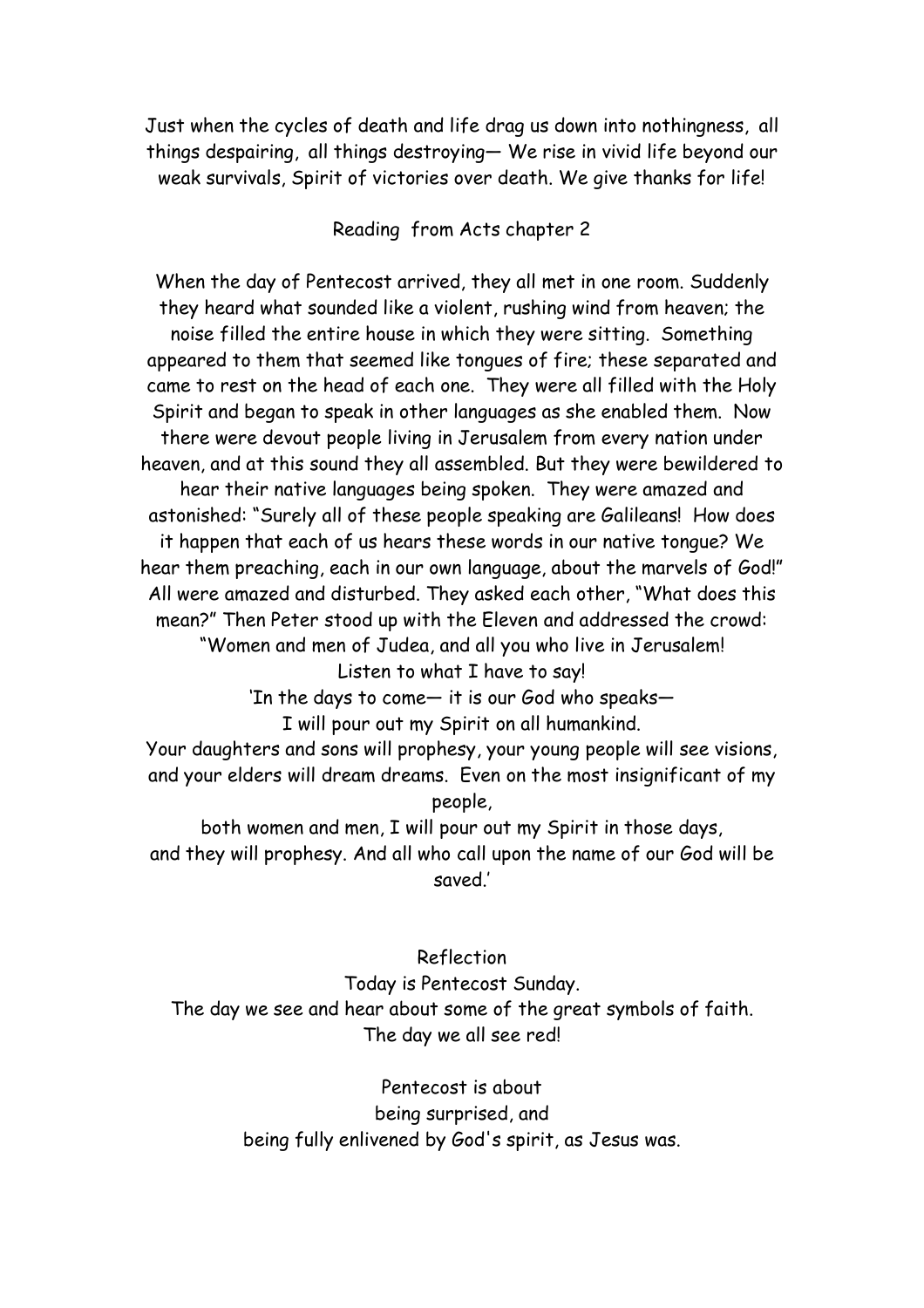And Pentecost is about hearing and experiencing the presence of God in a language we can understand...

Not just in Australian or French or Korean or Danish, but also in the language of unemployment, television commercials, supermarket shopping and school play yards. oo0oo

Our biblical storyteller from the Early church - tradition has it, it is the one called Luke takes the Pentecost tradition he has received and, with the skill of an artist, reshapes it so its abiding significance is there for all to see...

An overwhelming awareness of the presence of the Spirit: joyous praise. And a message of inclusion and reconciliation…

> Once upon a time, all the colours in the world started to quarrel. Each claimed that she was the best, the most important, the most useful, the favourite.

Green said: Clearly I am the most important. I am the sign of life and hope. I was chosen for grass, trees, leaves. Without me all the animals would die.

Look out over the countryside and you will see that I am in the majority.

> Blue interrupted: You only think about the earth, but consider the sky and the sea.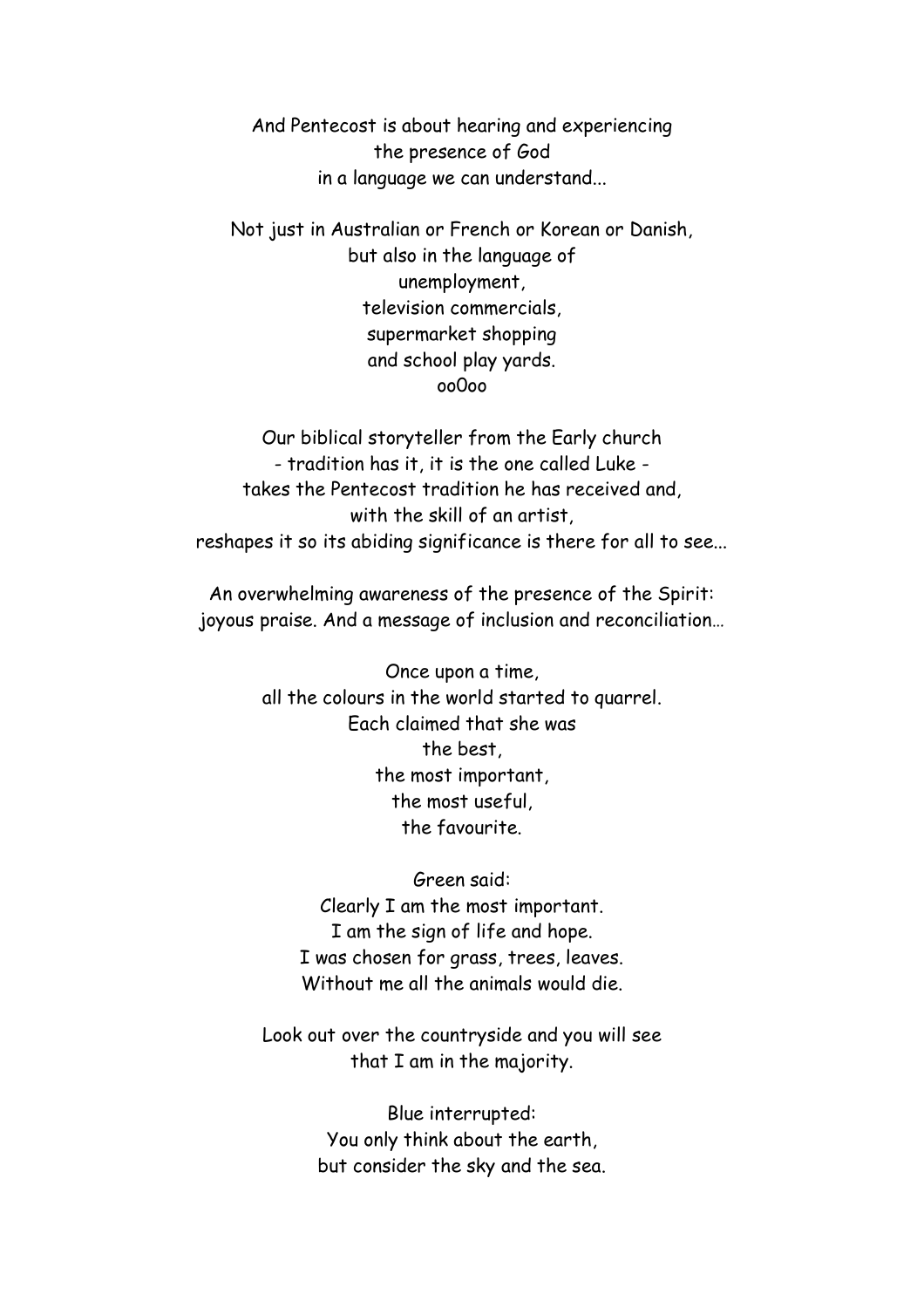It is water that is the basis of life and this is drawn up by the clouds from the blue sea.

The sky gives space and peace and serenity. Without my peace you would all be nothing but busybodies.

Yellow chuckled: You are all so serious. I bring laughter, gaiety and warmth into the world. The sun is yellow, the moon is yellow, the stars are yellow.

> Every time you look at a sunflower the whole world starts to smile. Without me there would be no fun.

### Orange

started next to blow her own trumpet: I am the colour of health and strength. I may be scarce, but I am precious for I serve the inner needs of human life.

I carry all the most important vitamins. Think of carrots and pumpkins, oranges, mangoes and pawpaws.

I don't hang around all the time, but when I fill the sky at sunrise or sunset, my beauty is so striking that no one gives another thought to any of you.

#### Red

could stand it not longer. He shouted out: I'm the ruler of you all, blood, life's blood. I am the colour of danger and of bravery. I am willing to fight for a cause. I bring fire in the blood.

Without me the earth would be empty as the moon. I am the colour of passion and of love,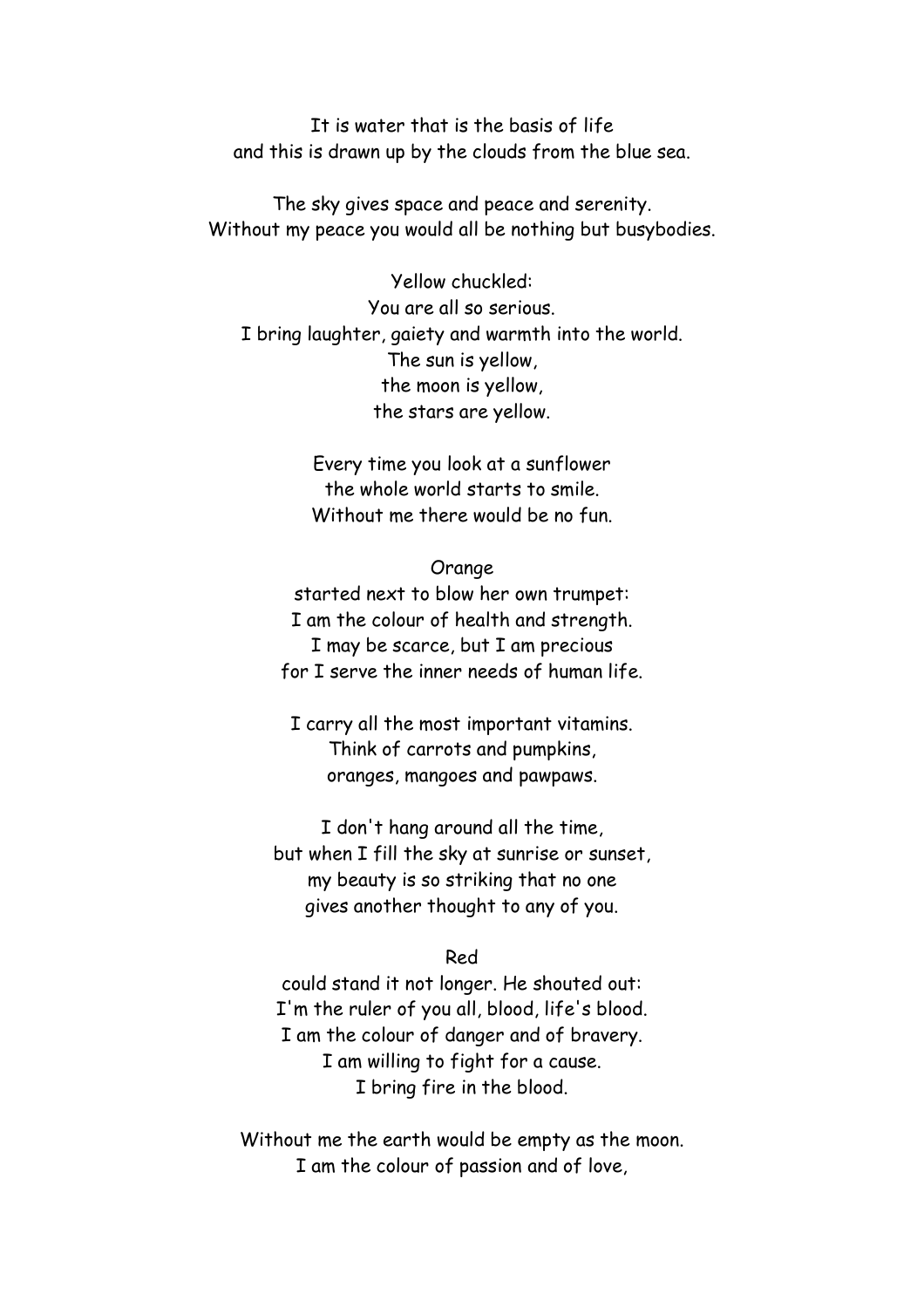the red rose, poinsettia and poppy.

Purple rose up to his full height. He was very tall and spoke with great pomp: I am the colour of royalty and power. Kings, chiefs and bishops have always chosen me for I am a sign of authority and wisdom.

> People do not question me. They listen and obey.

Indigo spoke much more quietly than all the others, but just as determinedly: Think of me. I am the colour of silence. You hardly notice me, but without me, you all become superficial.

I represent thought and reflection, twilight and deep waters. You need me for balance and contrast, for prayer and inner peace.

And so the colours went on boasting, each convinced that they were the best. Their quarrelling became louder and louder.

Suddenly there was a startling flash of brilliant white lightning. Thunder rolled and boomed. Rain started to pour down relentlessly. The colours all crouched down in fear, drawing close to one another for comfort.

> Then Rain spoke: You foolish colours, fighting among yourselves, each trying to dominate the rest. Do you not know that God made you all? Each for a special purpose, unique and different.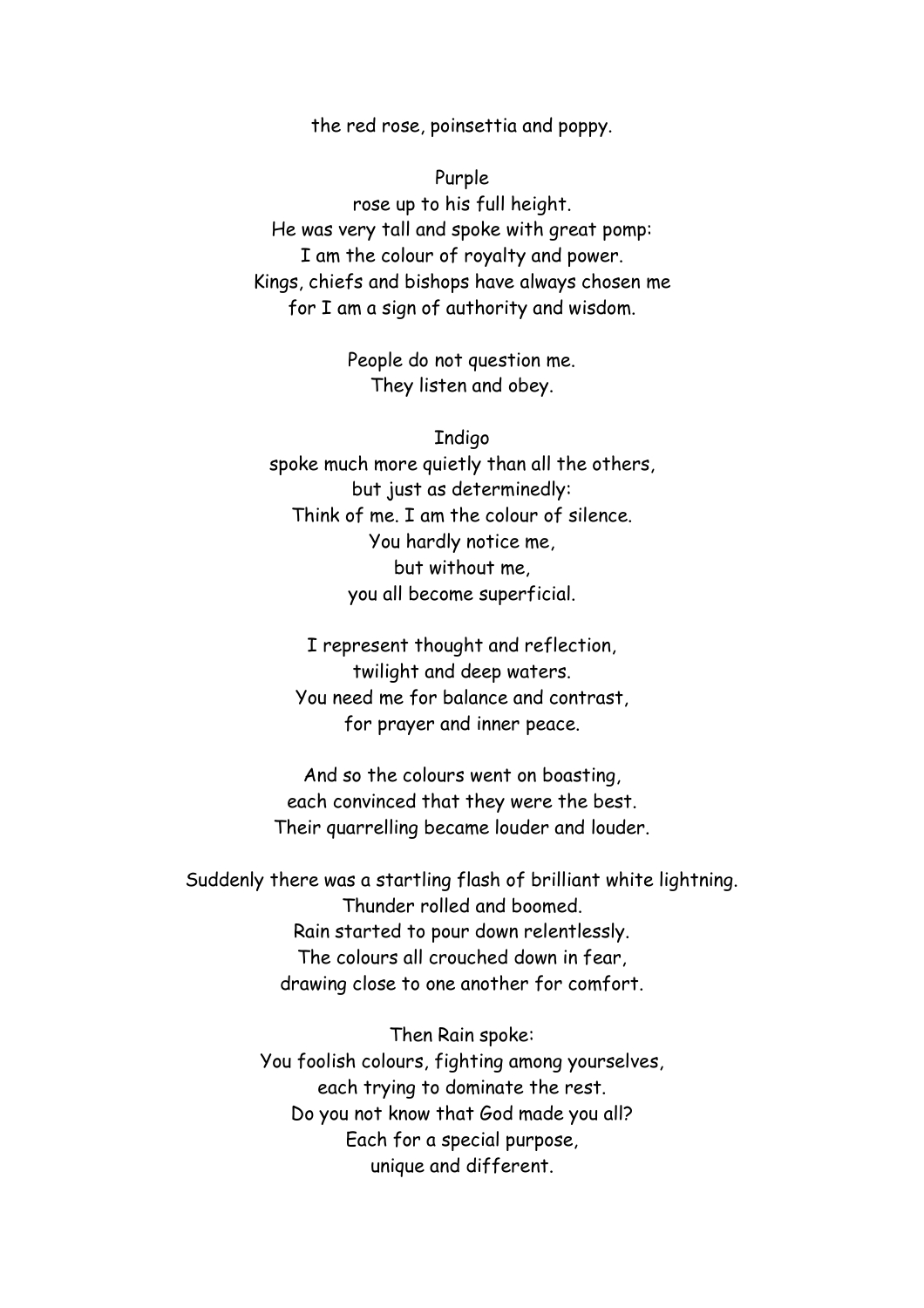God loves you all. God wants you all. Join hands with one another and come with me.

God will stretch you across the sky in a great bow of colour, as a reminder of that love for you all, so you can appreciate each other and live together in peace.

Pentecost and Reconciliation call us to live a life of extravagant generosity beyond ideas and images and behaviour that lock us into fear, timidity, and a diminishing understanding of our true selves.

### Prayer

May the Spirit of God, in whose likeness all are made, teach us to see each other as we are seen – each individual, nation and people - beautiful. Beloved. Valued beyond measure. May we be enabled to see as Christ sees.

May the Spirit of God, who is love, teach us to love each other as we are loved from the very heart of who we are, embracing friend, embracing neighbour, embracing stranger. Generous, self-giving, surmounting all barriers – real and perceived. May we be moved to love as Christ loved.

May the Spirit of God, who is impartial, teach us to strive as Christ strived - raging with the oppressed, unsettling the comfortable, refusing to be stilled or quieted until the cries for justice are heard, and echoed, and lived into being. May we be stirred to be agents of challenge and change.

May the Spirit of God, who demands justice, move us from the inactive, safe, silent, place on the fence. May our eyes be opened – now. May we be moved to listen – now.